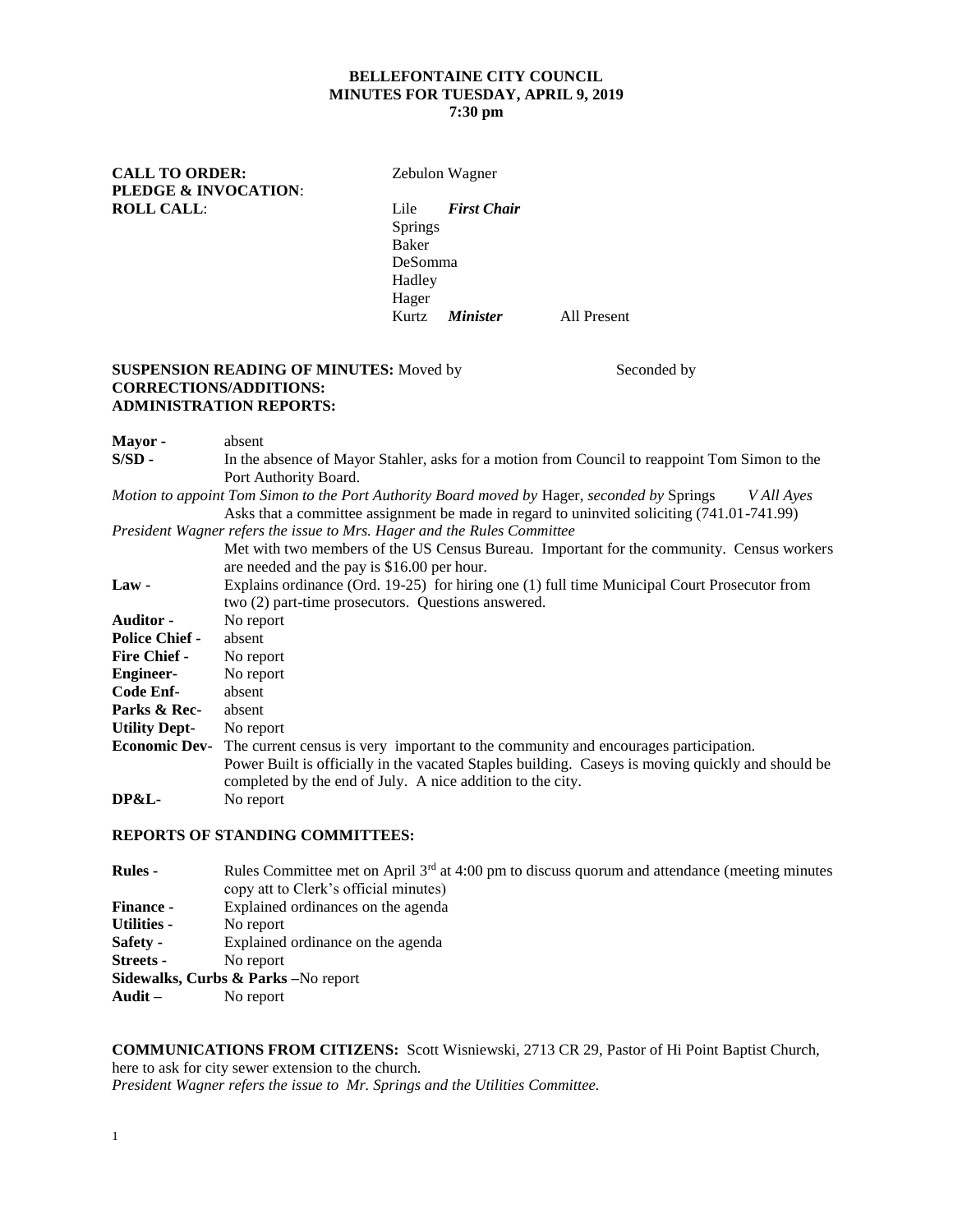#### **INTRODUCTION OF ORDINANCES:**

#### **1. ORDINANCES FOR 1ST READING**

19-25 A. AN ORDIANCE AUTHORIZING AND CREATING A NEW FULL-TIME POSITION OF MUNICIPAL COURT PROSECUTOR AND AUTHORIZING THE LAW DIRECTOR TO HIRE SAID CITY EMPLOYEE AND DECLARING AN EMERGENCY IN THE CITY OF BELLEFONTAINE, OHIO. **FINANCE**

3RR- Moved by Baker, seconded by Springs V All Ayes Passage-Adoption-19-26 B. AN ORDINANCE AUTHORIZING AND DIRECTING THE SERVICE-SAFETY DIRECTOR TO PURCHASE A SNOW REMOVAL UPFITTING PACKAGE FOR A NEW DUMP TRUCK FOR USE BY THE STREET DEPARTMENT, THROUGH AN AVAILABLE COOPERATIVE PURCHASING PROGRAM AND DECLARING ANEMERGENCY IN THE CITY OF BELLEFONTAINE, OHIO. **FINANCE** 3RR- Moved by Baker, seconded by Springs V All Ayes

Passage-Adoption-

19-27 C. AN ORDINANCE AUTHORIZING AND DIRECTING THE SERVICE-SAFETY DIRECTOR TO PURCHASE ONE (1) DUMP TRUCK CAB AND CHASSIS THROUGH THE OHIO DEPARTMENT OF TRANSPORTATION COOPERATION PURCHASING PROGRAM FOR USE BY THE STREET DEPARTMENT AND DECLARING AN EMERGENCY IN THE CITY OF BELLEFONTAINE, OHIO. **FINANCE**

3RR- Moved by Baker, seconded by DeSomma V All Ayes Passage-Adoption-

### **2. ORDINANCES FOR 2ND READING**

19-24 A. AN ORDINANCE AUTHORIZING THE SERVICE-SAFETY DIRECTOR AND/OR POLICE CHIEF TO ACCEPT A \$5,000 GRANT AWARD FROM WALMART AND DECLARING AN EMERGENCY IN THE CITY OF BELLEFONTAINE, OHIO. **SAFETY**

3RR- Moved by DeSomma, seconded by Kurtz V All Ayes Passage-Adoption-

#### **3. ORDINANCES FOR 3RD READING**

19-20 A. AN ORDINANCE AMENDING ORDINANCE 18-96 WHICH AUTHORIZED AND CREATED A NEW PROBATION OFFICER'S POSITION FOR BELLEFONTAINE MUNICIPAL COURT AND DECLARING AN EMERGENCY IN THE CITY OF BELLEFONTAINE, OHIO. **FINANCE**

| Adoption- | Moved by Baker, seconded by Springs | V All Ayes |
|-----------|-------------------------------------|------------|
|-----------|-------------------------------------|------------|

19-21 B. AN ORDINANCE AUTHORIZING AND DIRECTING THE CITY AUDITOR TO APPROPRIATE FUNDS FOR A \$5,000 CONTRIBUTION TO THE LOGAN COUNTY